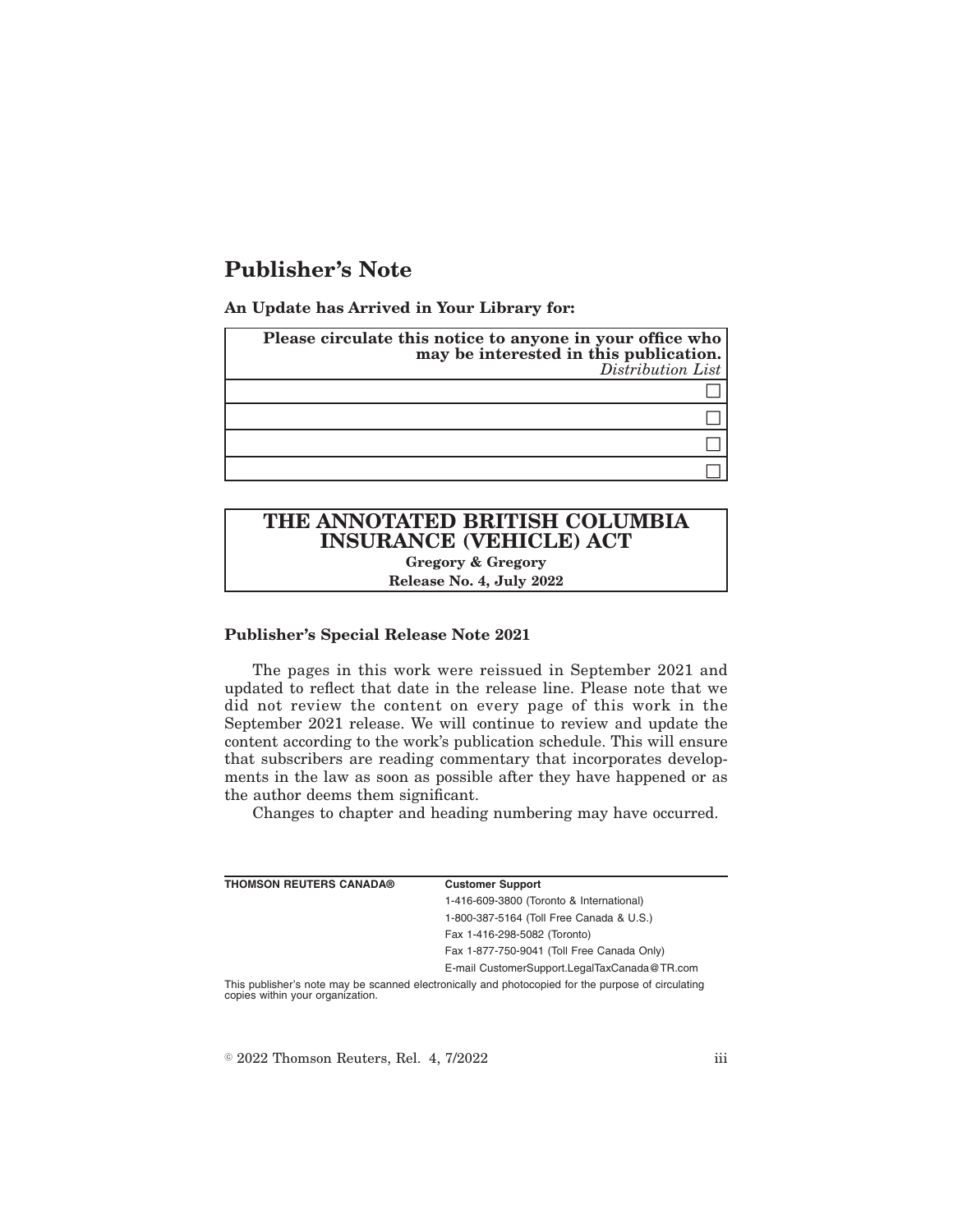This looseleaf contains the full text of the *Insurance (Vehicle) Act* and Regulations, as amended, plus annotations of all important case law interpreting the legislation since 1975. An introductory chapter describes the history of the legislation and the policy surrounding its development and a complete Index and Table of Concordance to the former and present Regulations are also included.

#### **What's New in this Update:**

This release updates the case law and includes 23 new case digest annotations throughout the Act and Regulation.

#### **Highlights**

- Insurance (Vehicle) Act Part 1 Universal Compul**sory Vehicle Insurance — Section 24 — Hit and Run —** The 50-year-old professional truck driver was injured in a hit and run accident in September 2016. He was driving on a highway when he says another vehicle coming in the opposite direction crossed the center line into his lane, forcing him to swerve to avoid it. As a result, his truck flipped over into a ditch, and he suffered serious injuries. The plaintiff added ICBC as a nominal defendant under section 24 of the Act, requiring him to demonstrate that he made all reasonable efforts to identify the driver of the other vehicle, and that the driver's identity was unascertainable. He had contacted the RCMP six days later to provide a statement (but not to secure the drivers identity). He posted an advertisement seeking witnesses in the local newspaper but could not recall when or how many times it was published. He also posted a sign seeking witnesses near where the accident happened, but an incomplete copy of the sign was in evidence and the plaintiff could not recall what it said. The court found that this did not amount to making "all reasonable efforts" to identify the other driver, and dismissed his claim against ICBC as a nominal defendant under the section 24 of the Act: *Clark v. Insurance Corporation of British Columbia*, 2022 BCSC 451.
- E **Insurance (Vehicle) Act Part 5 Vehicle Actions — S. 83 — Deductions for Part 7 Benefits —** The defendant applied to deduct amounts that were paid or payable under the plaintiff's "no fault" benefits from the special damages and cost of future care awards he received at trial. The court found that \$16,000 of the plaintiff's special damage award had already been paid by ICBC and deducted that amount accordingly. The defendant also sought to deduct payment for (a) medications (b) physiotherapy (c) kinesiology and (d) gym memberships from the plaintiff's cost of future care award on the basis that they were payable under his "no fault" benefits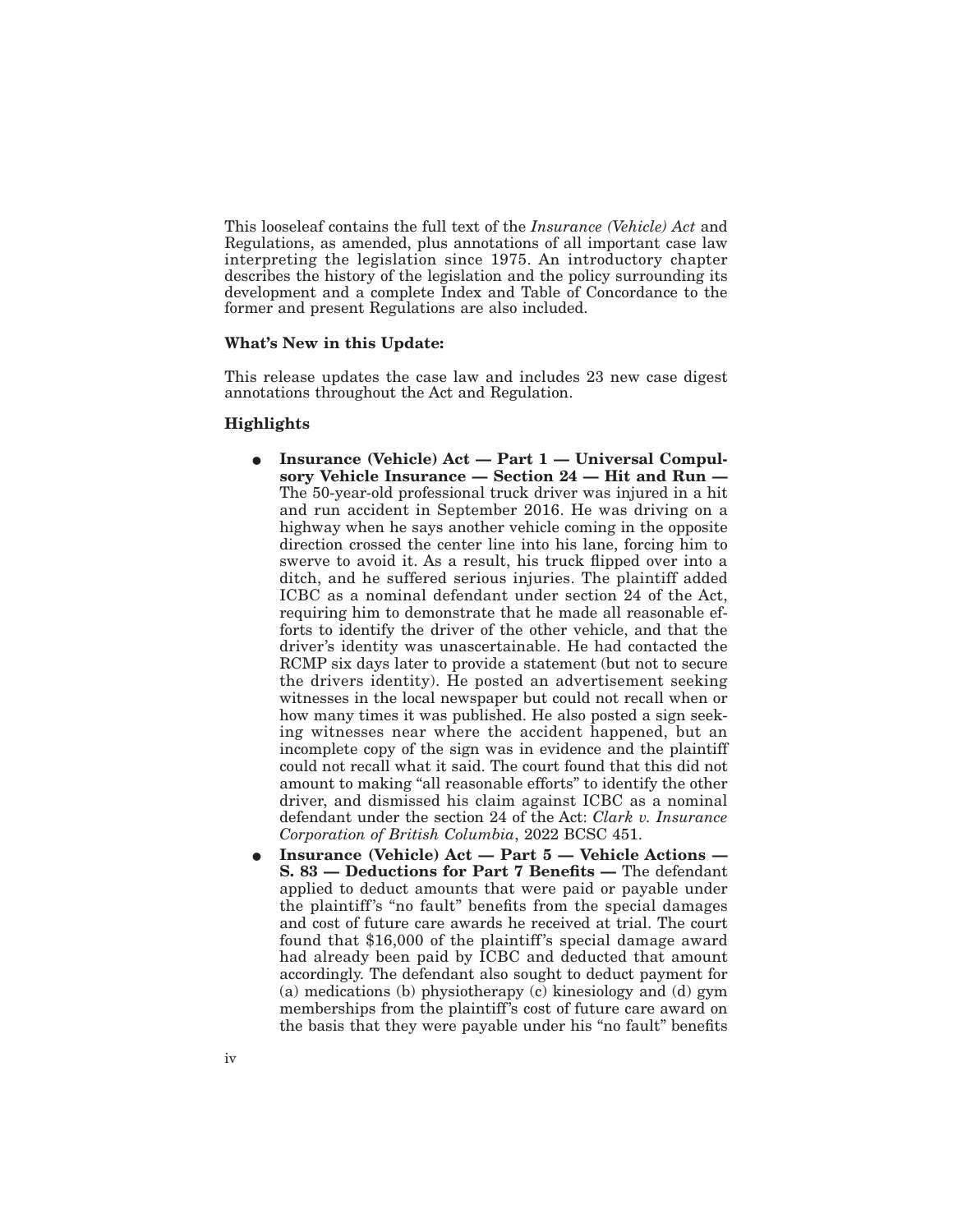going forward. The Court found that the ICBC adjuster's affidavit failed to establish the plaintiff had an unequivocal entitlement to those payments under his "no fault" benefits, as ICBC specifically failed to waive its right to require the plaintiff to submit to a medical examination or attend rehabilitative programming as a condition of entitlement. The court determined that it was not appropriate in the circumstances to allow ICBC to amend their affidavit to make the appropriate waivers, and refused to make a deduction from the future care award: *Cook v. Kang*, 2022 BCSC 408.

E **Insurance (Vehicle) Act — Part 6— Vehicle Actions — S. 98 — Recovery for Loss of Income— Past and Future Income Loss —** The 36-year-old plaintiff was the sole owner of a floor installation business at the time of the subject accident in 2018. The plaintiff performed labor for the business and supervised his subcontractors on job sites. The business was successful. It steadily increased its financial performance in the years leading up to the accident and continued to do so afterwards. The plaintiff suffered chronic low back pain following the accident and had to hire workers to perform the construction tasks he would otherwise have performed himself. The court awarded the plaintiff \$190,000 in past lost earning capacity, being the assessed amount for replacement wages. The court also awarded the plaintiff \$1.2 million in lost future earning capacity based on his likely reduced future contribution to the company due to his accident-related back pain, factoring in a 15% reduction for the likelihood that his pre-existing back pain would have caused him to reduce his contribution in any event. The plaintiff also had an established track record of renovating and "flipping" homes, and the court awarded him \$195,000 for his lost future contributions to those projects through reduced labor: *Corness v. Ng*, 2022 BCSC 334.

#### **ProView Developments**

Your ProView edition of this product now has a new, modified layout:

- The opening page is now the title page of the book as you would see in the print work
- As with the print product, the front matter is in a different order than previously displayed
- The Table of Cases and Index are now in PDF with no searching and linking
- The Table of Contents now has internal links to every chapter and section of the book within ProView
- E Images are generally greyscale and size is now adjustable

 $\textdegree$  2022 Thomson Reuters, Rel. 4, 7/2022 v